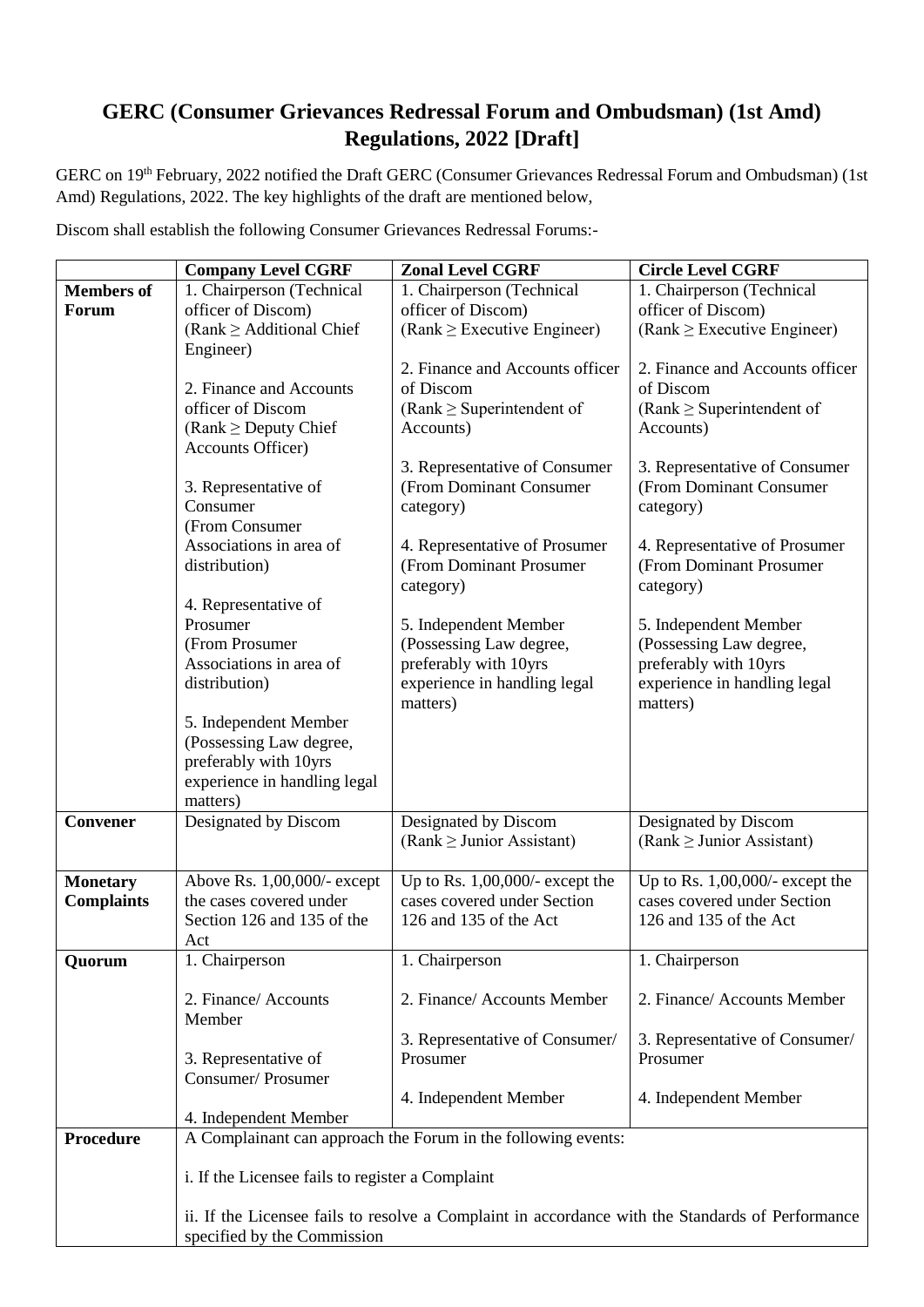| iii. The consumer aggrieved by the decision of Circle/ Zonal level Forum will have the option to<br>approach the Company level forum before making an appeal to the Ombudsman                                                                                                                                                                                                |
|------------------------------------------------------------------------------------------------------------------------------------------------------------------------------------------------------------------------------------------------------------------------------------------------------------------------------------------------------------------------------|
| The Complainant may directly approach the Company level Forum with a Complaint at the office<br>of the Company level Forum, which the Company level Forum may forward to the Licensee for the<br>necessary action. In case of urgency of the issue involved, the Company level Forum may initiate<br>the procedure of addressing the Complaint at its level.                 |
| After considering the Complaint, comments by the Discom, all other records available, the Forum<br>shall pass the order within 30 days from the date of receipt of the Grievance.                                                                                                                                                                                            |
| Company level Forum shall pass order, on representation received on order issued by Circle/Zonal<br>level Forum within 15 days from the date of receipt of the representation by the Company level<br>Forum.                                                                                                                                                                 |
| Order of Circle/ Zonal level Forum shall mention contact details of Company level Forum and<br>Ombudsman. Order of Company level Forum shall mention contact details of the Electricity<br>Ombudsman. The order shall also mention the period within which the representation to the higher<br>forum is to be made.                                                          |
| Representation before the Company level Forum may be made within 15 days of issuance of order<br>by the Circle/ Zonal level Forum or expiration of 15 days after the deadline specified for issue of<br>the order, or within 15 days after the deadline specified for implementation of order, whichever is<br>applicable.                                                   |
| Representation before the Ombudsman may be made within 15 days of issuance of order by the<br>Circle/ Zonal/ Company level Forum or expiration of 15 days after the deadline specified for issue<br>of the order, or within 15 days after the deadline specified for implementation of order, whichever<br>is applicable.                                                    |
| The Company level Forum shall dispose application for injunction within 7 working days:<br>In case injunction has been granted without notice to the opposite party, the Company level Forum<br>shall dispose of the application within 15 days from the date of granting of injunction; and where it<br>is unable to do so, it shall record the reasons for such inability. |

The regulation can be accessed [here.](https://cer.iitk.ac.in/odf_assets/upload_files/blog/GERC_Consumer_Grievances_Redressal_Forum_and_Ombudsman_1st_Amd_Regulations_2022.pdf)

## **CER Opinion**

**1. Enhancement of the Consumer Grievances Redressal Forum and Ombudsman:** The draft GERC regulation aims to broadly align the prevailing framework in light of the MoP rules in this context. This would enhance the options for the consumers to get redressal to the consumer's concerns. However, this may also lead to greater burden on the higher levels of redressal. This can be addressed by enhancing capacity of the lower- as well as higher-level institutional mechanism, and also by including certain provisions that may include certain criteria, which would allow a choice to consumers for escalation of the unaddressed concerns to the highest level i.e. Ombudsman level.

**2. Increased burden on the Ombudsman Level:** Clause No. 2.30 (iii) states "The consumer aggrieved by the decision of Circle/ Zonal level Forum will have the option to approach the Company level forum before making an appeal to the Ombudsman". However, since there is no obligation to approach the 'Company level forum', and the 'aggrieved' has the inherent right (provided by the Electricity Act, 2003) to move a case directly to the Ombudsman by bypassing the 'Company level forum', this may increase the burden on the 'Ombudsman level' with issues which could have been resolved at the 'Company level forum'. As such, the Ombudsman should be allowed to prioritize the cases it should take up in case it has limited resources to handle a high volume of cases.

**3. Limited Time and Resources at Disposal:** It is possible that the 'lower level redressal forums' may not have the necessary resources, skills and/or experience to handle complicated disputes, and as a result, the forum may potentially